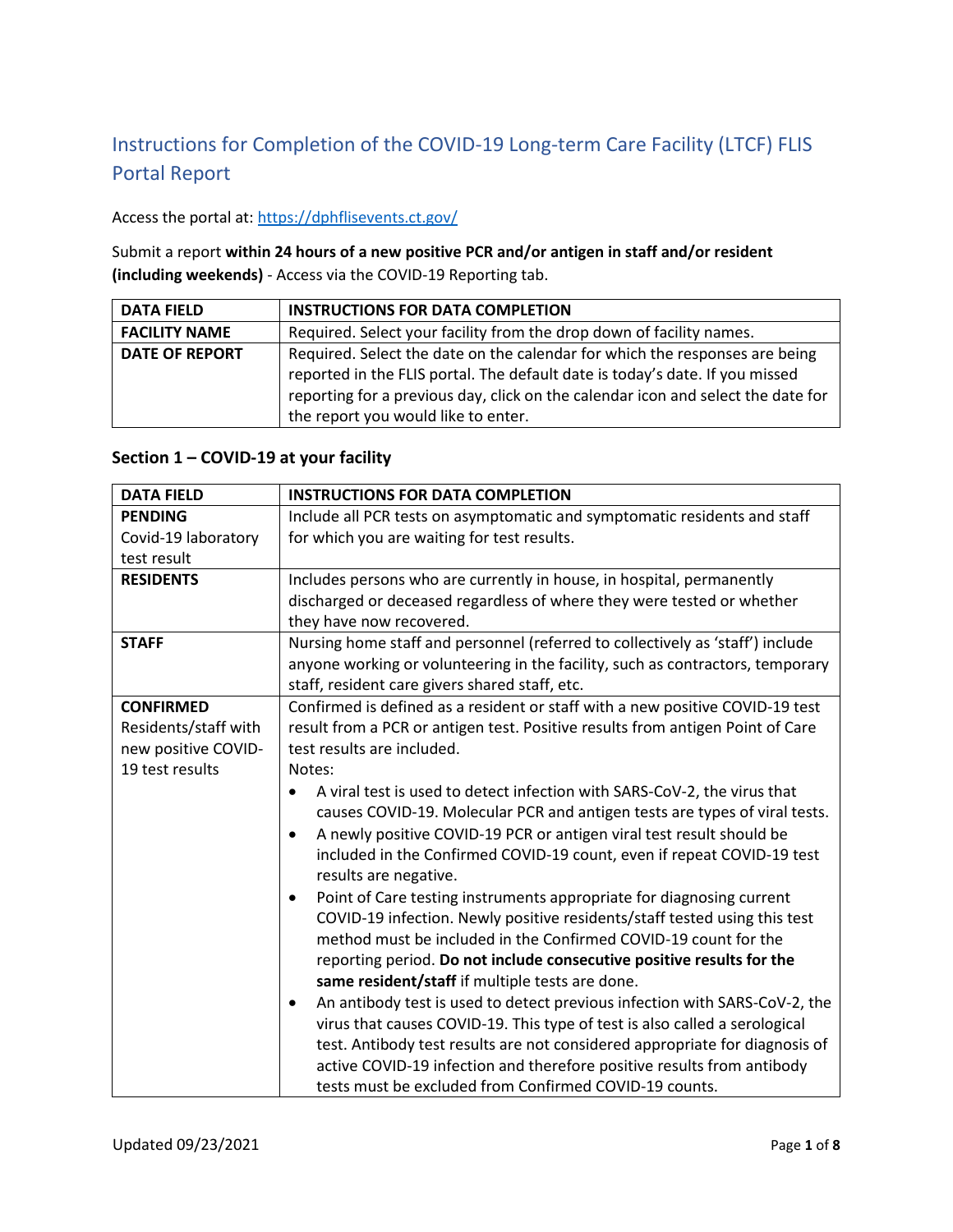|                                                                       | Each time counts are collected for reporting, only newly Confirmed cases<br>$\bullet$<br>should be included in the count (specifically, count each confirmed<br>resident/staff only once during your report).<br>Include resident(s) with new positive COVID-19 test results regardless if<br>$\bullet$<br>the resident(s) is still in the LTCF on the date of data entry. For example,<br>the count should include resident(s) who remain in the facility, were<br>transferred out of the facility, admitted to another facility, as well as<br>those who died prior to or on the date of data entry in to the FLIS portal.<br>Reinfection: Residents with recurrent symptoms after 90 days who test<br>$\bullet$<br>positive for COVID-19 should be considered newly positive for counting<br>purposes and therefore included in the Confirmed COVID-19 count.<br>Count data on confirmed cases in residents and staff will still be collected<br>$\bullet$<br>in Section 3.    |
|-----------------------------------------------------------------------|-----------------------------------------------------------------------------------------------------------------------------------------------------------------------------------------------------------------------------------------------------------------------------------------------------------------------------------------------------------------------------------------------------------------------------------------------------------------------------------------------------------------------------------------------------------------------------------------------------------------------------------------------------------------------------------------------------------------------------------------------------------------------------------------------------------------------------------------------------------------------------------------------------------------------------------------------------------------------------------|
| <b>SUSPECTED</b><br>Residents/staff with<br>new suspected<br>COVID-19 | Suspected is defined as a resident or staff who is being managed as though<br>COVID-19 positive because of signs and/or symptoms suggestive of COVID-19,<br>as described by CDC's guidance, but does not have a positive COVID-19 test<br>result. Includes residents and staff who have not been tested or those with<br>pending test results.<br>Enter the number of residents and staff who have been or are newly<br>$\bullet$<br>managed as though they have COVID-19 (but do not have a positive<br>COVID-19 test result) since yesterday. This includes residents who remain<br>in the LTCF, as well as residents who were transferred out of the facility,<br>admitted to another facility, or died yesterday.<br>Asymptomatic residents who are preemptively placed on COVID-19<br>$\bullet$<br>isolation, due to possible exposure, are not included in the count since<br>they did not meet the definition of Suspected COVID-19 (missing<br>signs/symptoms).<br>Notes: |
|                                                                       | Each newly suspected COVID-19 resident/staff should only be counted<br>$\bullet$<br>once during a reporting period since the goal of this count is to collect<br>incidence (new cases).<br>Include residents with newly Suspected COVID-19 regardless if the<br>$\bullet$<br>resident remains in the LTCF. For example, the count should include<br>Suspected resident(s) who remain in the facility, were transferred out of<br>the facility, admitted to another facility, as well as those who died on or<br>before the date of data entry in the FLIS portal.<br>Count data on suspect cases in residents and staff will still be collected in<br>$\bullet$<br>Section 3.                                                                                                                                                                                                                                                                                                     |

### **Section 2 – Line List information on laboratory confirmed COVID-19 residents at your facility**

**List all your residents who have tested positive for the virus that causes COVID-19 using a PCR or antigen test. Update within 24 of new cases and as other information becomes available.**

 **Once a resident has tested positive, he or she should remain classified as a laboratory confirmed case even if he/she has a subsequent negative or indeterminate test and should not be removed from the list.**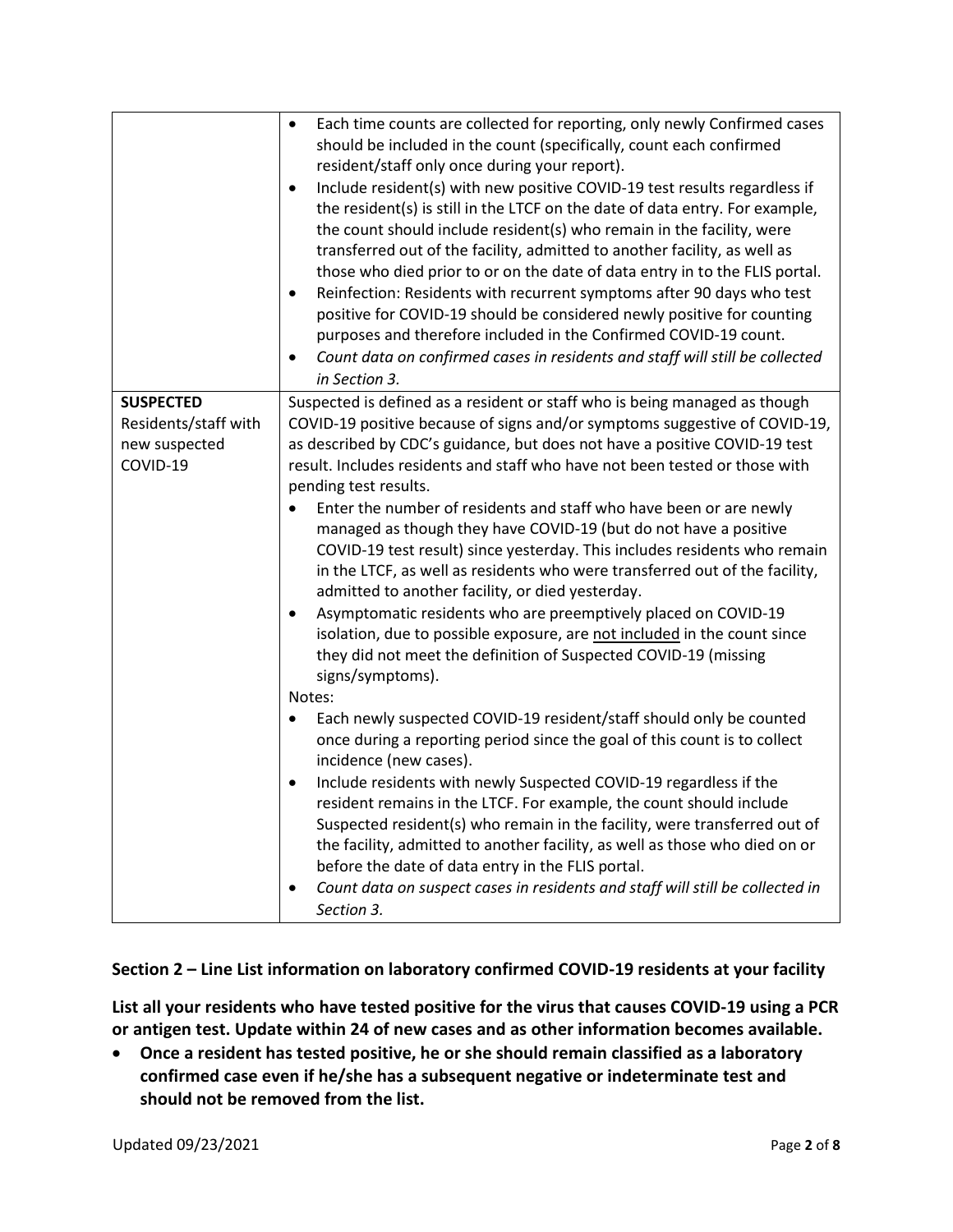- **Be sure to include residents currently in house, in hospital, permanently discharged or deceased.**
- **When including residents who have transferred in as a known case, please remember to include that in the line list**
- **If a resident tests PCR positive >90 days since their first COVID-19 PCR positive result, make a new entry for the resident on the line list.**

| <b>DATA FIELD</b>         | <b>INSTRUCTIONS FOR DATA COMPLETION</b>                                               |
|---------------------------|---------------------------------------------------------------------------------------|
| <b>Transferred in</b>     | Residents admitted to your LTCF from another facility, such as assisted living,       |
|                           | hospital, rehabilitation, or another facility type, where they were previously        |
|                           | diagnosed with COVID-19 and still require transmission-based isolation                |
|                           | precautions because of this previous diagnosis are considered transferred in          |
|                           | to your facility and the response is 'YES'. These residents will not be included      |
|                           | in your facilities cumulative case counts.                                            |
| COVID-19 tested           | When 'YES' is selected, indicate the reason COVID-19 PCR or antigen testing           |
|                           | was performed on your resident.                                                       |
| <b>Reason for testing</b> | Select only one:                                                                      |
|                           | Symptomatic - new signs/symptoms consistent with COVID-19<br>$\bullet$                |
|                           | Asymptomatic -testing as part of routine surveillance<br>$\bullet$                    |
|                           | Asymptomatic - testing in response to a new case/outbreak response<br>$\bullet$       |
|                           | Pre-procedure/outpatient appointment<br>$\bullet$                                     |
|                           | Hospital admission/transfer into a facility<br>$\bullet$                              |
|                           | Hospital discharge/transfer out of facility<br>$\bullet$                              |
|                           | None of the above<br>$\bullet$                                                        |
|                           |                                                                                       |
| <b>Test type</b>          | Select one: PCR or Antigen                                                            |
| <b>Test Result</b>        | For PCR and Antigen test results the default value is 'Positive' as only              |
|                           | residents with positive test results are required to be entered in the facility       |
|                           | line list.                                                                            |
| Date positive             | Enter the date on which the nasal swab yielding the positive test result was          |
| specimen collected        | collected from the resident being tested. (required)                                  |
| New or previously         | New positive PCR - resident never tested positive<br>$\bullet$                        |
| positive (>90 days)       | Previous positive PCR - 90 days or more since first positive test result<br>$\bullet$ |
| test result               | Residents testing positive again greater than 90 days (>90 days) after                |
|                           | their first positive test result are included in this category. Report these          |
|                           | residents on the line list even if they do not have symptoms. These                   |
|                           | residents may have reinfections.                                                      |
| In-house antigen test     | Enter 'YES' if your facility in-house point-of-care test machine was used to          |
|                           | determine the test result. In-house is defined as available for use within your       |
|                           | LTCF.                                                                                 |
| Point-of care antigen     | Select either BD Veritor, Quidel Sofia, or BINAXNow                                   |
| testing machine           |                                                                                       |
| <b>Confirmatory PCR</b>   | Indicate 'YES' if a sample was collected and sent for PCR testing after the           |
| testing                   | rapid-antigen test results were known.                                                |
| Date of confirm           | Select date that the confirmatory test nasal sample was collected from the            |
| specimen collection       | resident.                                                                             |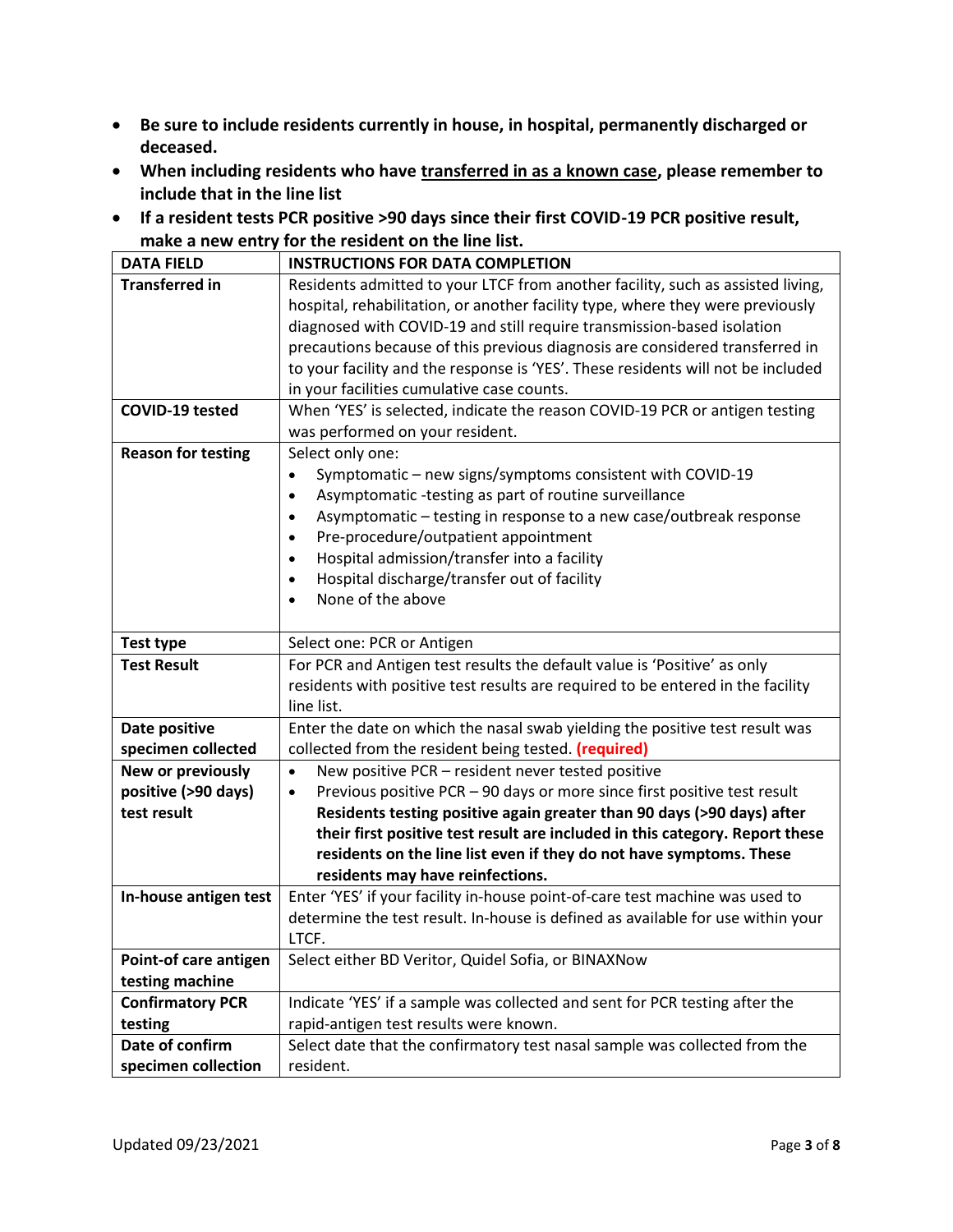| <b>Confirmatory test</b> | Pick list includes the following choices: new positive, previous positive,            |
|--------------------------|---------------------------------------------------------------------------------------|
| result                   | negative, indeterminate, unknown. Select 'new positive' if the resident has           |
|                          | not previously tested positive for COVID-19 using a PCR test.                         |
| Symptomatic              | Include residents who test positive while asymptomatic. If they do develop            |
|                          | symptoms later, be sure to edit the resident's line list with date of onset and       |
|                          | a list of symptoms. COVID-19 can have a wide range of symptoms in elderly             |
|                          | residents. These symptoms include but are not limited to fever, cough and             |
|                          | other respiratory symptoms, gastrointestinal complaints, prolonged                    |
|                          | confusion or falls not otherwise explainable.                                         |
| Date of symptom          | Date first symptom of infection is noted. This date may be after the positive         |
| onset                    | test date of collection in presymptomatic individuals.                                |
| <b>Symptoms</b>          | COVID-19 can have a wide range of symptoms in elderly residents. These                |
|                          | symptoms include but are not limited to fever, cough and other respiratory            |
|                          | symptoms, gastrointestinal complaints, prolonged confusion or falls not               |
|                          | otherwise explainable.                                                                |
| <b>Treatment</b>         | List methods used to treat the resident's infection.                                  |
| <b>Hospitalized for</b>  | Include hospitalization of all positive residents regardless of where they were       |
| COVID-19                 | tested (in-house or in the hospital).                                                 |
| <b>Hospital name</b>     | Select the hospital name from the pick-list                                           |
| Date of admission        | Date of admission to the hospital                                                     |
| <b>Died</b>              | Indicate 'YES' when resident has died for any reason (including COVID-19) in          |
|                          | the facility or another location                                                      |
| Date of death            | Date of death of the resident.                                                        |
| Died while sick with     | COVID-19 Deaths is defined as a resident with a positive COVID-19 test result         |
| COVID-19                 | who died in the facility or another location as a result of COVID-19 related          |
|                          | complications.                                                                        |
| Recovered (no            | For this reporting system, a resident is considered recovered if symptoms             |
| longer symptomatic)      | have resolved.                                                                        |
|                          | Other standards of recovery are used for making decisions about ending<br>$\bullet$   |
|                          | isolation and other infection control measures.                                       |
|                          | Enter NA for the recovery status of a resident that was never<br>$\bullet$            |
|                          | symptomatic and leave the 'Date Recovered' blank                                      |
|                          | Enter NA for the recovery status of a resident who dies before recovering             |
|                          | from COVID-19 and leave the 'Date Recovered' blank.                                   |
|                          | Notes on updating recovery and death                                                  |
|                          | If a resident with symptomatic COVID-19 dies before he/she recovers,<br>$\bullet$     |
|                          | mark 'yes' to death while sick with COVID-19, mark 'recovered' as NA,                 |
|                          | and enter the date of death.                                                          |
|                          | If a resident dies after recovering from COVID-19, Enter Yes for 'Died',<br>$\bullet$ |
|                          | enter the Date of Death, and enter No for 'Died While Sick with COVID-                |
|                          | 19'. Be sure that Recovered (no longer symptomatic) is Yes, and the Date              |
|                          | of Recovery is recorded.                                                              |
| <b>Date Recovered</b>    | Record the date the symptomatic resident no longer has symptoms of COVID-             |
|                          | 19 infection.                                                                         |
| Vaccine #1               | Indicate 'Yes' if the resident has ever received their first vaccine either at your   |
|                          | facility or another facility before admission. (required)                             |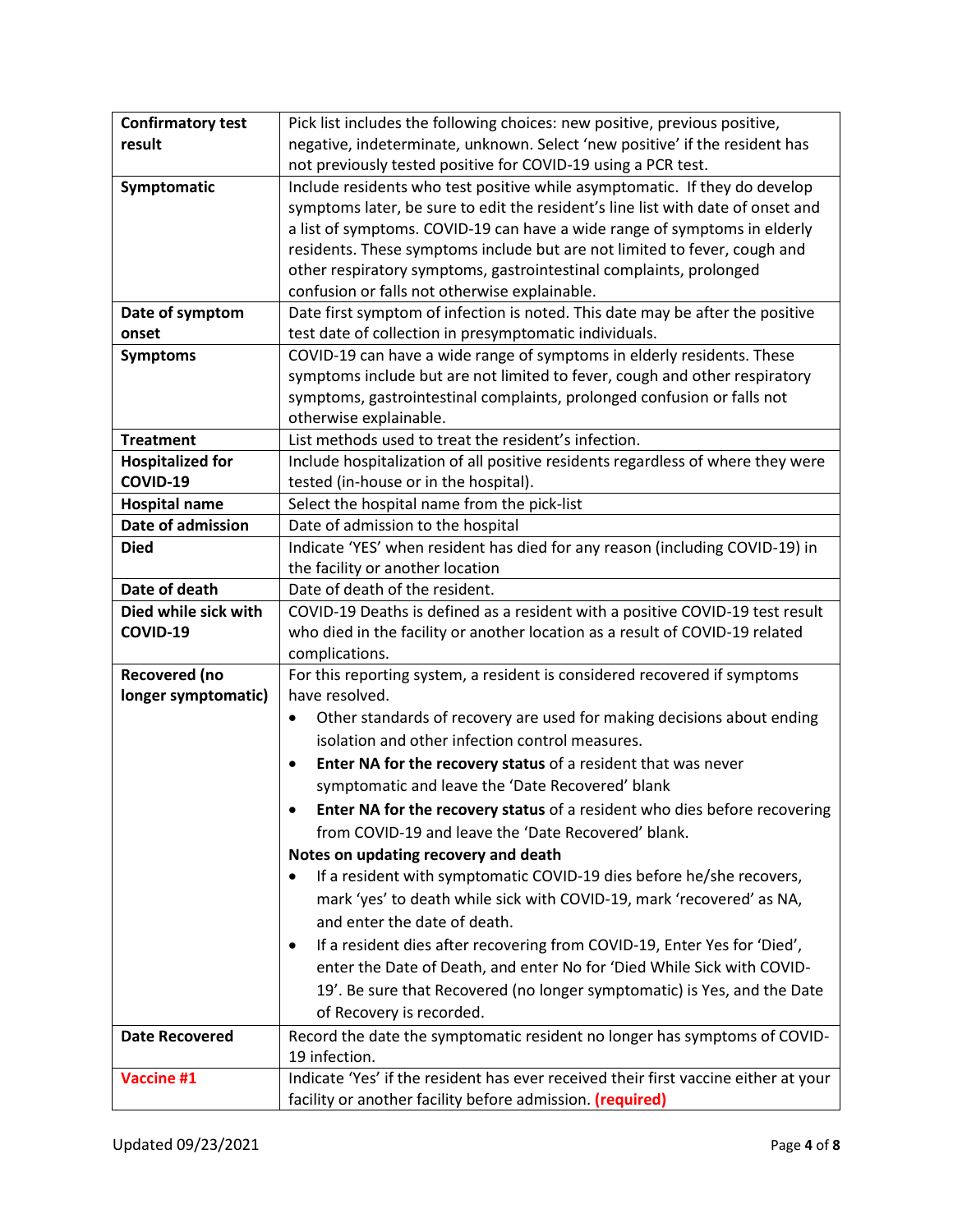| Vaccine #1 type           | List the name of the manufacturer of the vaccine #1 (Pfizer or Moderna)         |
|---------------------------|---------------------------------------------------------------------------------|
| Date of Vaccine #1        | Date vaccine #1 was administered to the resident                                |
| Vaccine #2                | Indicate 'Yes' if the resident has ever received their second vaccine either at |
|                           | your facility or another facility before admission.                             |
| Vaccine #2 type           | List the name of the manufacturer of the vaccine #2 (Pfizer or Moderna)         |
| <b>Date of Vaccine #2</b> | Date vaccine #2 was administered to the resident                                |
| <b>Additional dose or</b> | Indicate 'Yes' if the resident has ever received an additional dose or booster  |
| <b>booster</b>            | vaccine either at your facility or another facility before admission.           |
| <b>Additional dose or</b> | List the name of the manufacturer of the additional dose or booster vaccine     |
| booster Vaccine type      | (Pfizer or Moderna)                                                             |
| <b>Date of Additional</b> | Date the additional dose or booster vaccine was administered to the resident    |
| dose or booster           |                                                                                 |
| <b>Vaccine</b>            |                                                                                 |

The following data are **auto-calculated** from the data above. **Please verify that these data are correct.**

Please note that residents who came to your facility for the first time as a case of Covid-19 are excluded.

| <b>DATA FIELD</b>         | <b>INSTRUCTIONS FOR DATA COMPLETION</b>                                               |
|---------------------------|---------------------------------------------------------------------------------------|
| <b>Total (cumulative)</b> | Auto-calculated from line list information. Cumulative/total number of                |
| number PCR COVID-         | residents who have ever had PCR laboratory-confirmed COVID-19 since the               |
| 19                        | start of the pandemic.                                                                |
|                           | Notes:                                                                                |
|                           | The total does not include residents who have transferred into your<br>$\bullet$      |
|                           | facility as a known positive.                                                         |
|                           | The total includes antigen positive residents who had confirmatory<br>$\bullet$       |
|                           | positive PRC test results.                                                            |
|                           | The total does not include residents who tested positive greater than 90<br>$\bullet$ |
|                           | days (>90 days) since their last positive test.                                       |
| <b>Total (cumulative)</b> | Auto-calculated from line list information. Cumulative/total number of                |
| number PCR COVID-         | residents who have ever had a PCR laboratory-confirmed COVID-19 test                  |
| 19 positive tests >90     | results >90 days after their initial positive test result.                            |
| days                      | Notes:                                                                                |
|                           | The total does not include residents who have transferred into your                   |
|                           | facility as a known positive.                                                         |
| <b>Total (cumulative)</b> | Auto-calculated from line list information. Cumulative/total number of                |
| number antigen            | residents who have ever had an in-house antigen positive COVID-19 test                |
| positive COVID-19         | result.                                                                               |
| test                      | Notes:                                                                                |
|                           | The total does not include residents who have transferred into your                   |
|                           | facility as a known positive.                                                         |
| <b>Total (cumulative)</b> | Auto-calculated from line list information. Cumulative/total number of                |
| number PCR COVID-         | residents with PCR laboratory-confirmed COVID-19 who have been                        |
| 19 residents              | hospitalized for COVID-19.                                                            |
| hospitalized              | Notes:                                                                                |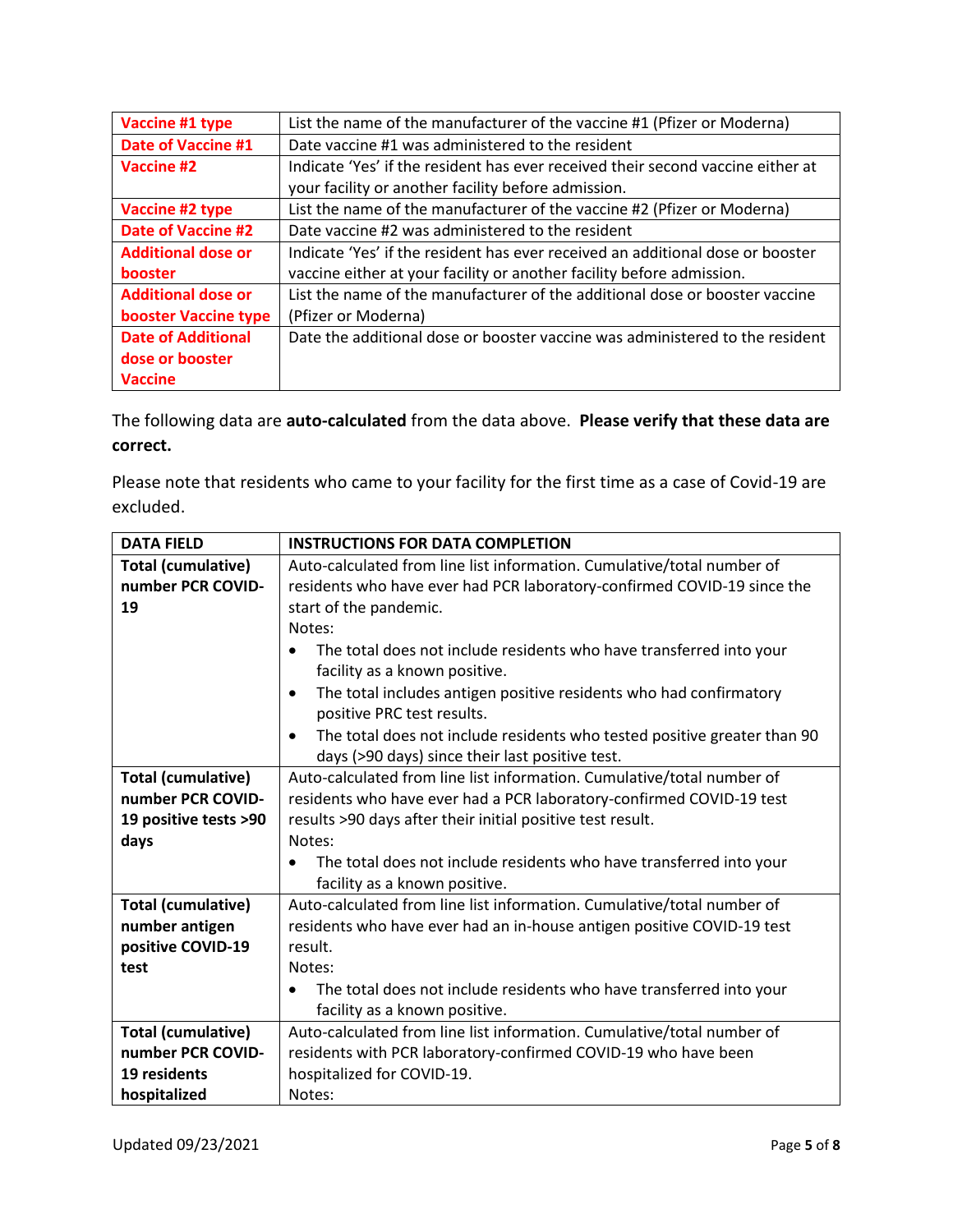|                           | The total does not include residents who have transferred into your<br>$\bullet$ |
|---------------------------|----------------------------------------------------------------------------------|
|                           | facility as a known positive.                                                    |
|                           | The total includes antigen positive residents who had confirmatory<br>$\bullet$  |
|                           | positive PRC test results and were hospitalized.                                 |
| <b>Total (cumulative)</b> | Auto-calculated from line list information. Cumulative/total number of           |
| number PCR COVID-         | residents with PCR laboratory-confirmed COVID-19 who have died while sick        |
| 19 resident deaths        | with COVID-19.                                                                   |
|                           | Notes:                                                                           |
|                           | The total does not include residents who have transferred into your              |
|                           | facility as a known positive.                                                    |
|                           | The total includes antigen positive residents who had confirmatory<br>$\bullet$  |
|                           | positive PRC test results and died while sick with COVID-19.                     |
| <b>Total (cumulative)</b> | Auto-calculated from line list information. Cumulative/total number of           |
| number PCR COVID-         | residents with PCR laboratory-confirmed COVID-19 who had symptoms but            |
| 19 symptomatic            | have now recovered.                                                              |
| recovered residents       | Notes:                                                                           |
|                           | The total does not include residents who have transferred into your<br>$\bullet$ |
|                           | facility as a known positive.                                                    |
|                           | The total includes antigen positive residents who had confirmatory<br>$\bullet$  |
|                           | positive PRC test results, had symptoms, and recovered.                          |

## **Section 3 – The current COVID-19 situation at your facility**

## Please provide counts for the previous 24-hour period (referred to below as 'yesterday').

| <b>DATA FIELD</b>      | <b>INSTRUCTIONS FOR DATA COMPLETION</b>                                         |
|------------------------|---------------------------------------------------------------------------------|
| <b>FACILITY CENSUS</b> | Enter the total number residents that are occupying beds in the facility        |
| 7.1 Census             | yesterday. Current Census may include a combination of private pay and non-     |
|                        | private pay occupied beds.                                                      |
|                        | Note:                                                                           |
|                        | • The count must include total residents occupying a bed in the reporting       |
|                        | facility, including non-licensed beds (for example, additional beds had to be   |
|                        | brought in to handle increased capacity of residents or residents are being     |
|                        | moved to other parts of the facility that are not normally included in the LTCF |
|                        | bed count).                                                                     |
| <b>STAFF</b>           | Enter the number of staff who have been newly identified as having a positive   |
| 7.2 New PCR positive   | COVID-19 PCR test result yesterday.                                             |
| cases                  |                                                                                 |
| <b>STAFF</b>           | This question was asked <b>before</b> the Nov. 16, 2020 upgrade (H=historic     |
| 7.2H Total staff out   | questions) and then dropped from the daily survey.                              |
| sick for any reason    | You DO NOT need to enter data in this field. The field is for display only      |
| yesterday              | and is 'greyed out' to indicate that no additions/editing is needed.            |
|                        | This field has been added to preserve nursing homes historic data.<br>$\bullet$ |
| <b>STAFF</b>           | Enter the number of staff who have been newly identified as having a positive   |
| 7.3 New antigen        | COVID-19 rapid antigen test result yesterday.                                   |
| positive cases         |                                                                                 |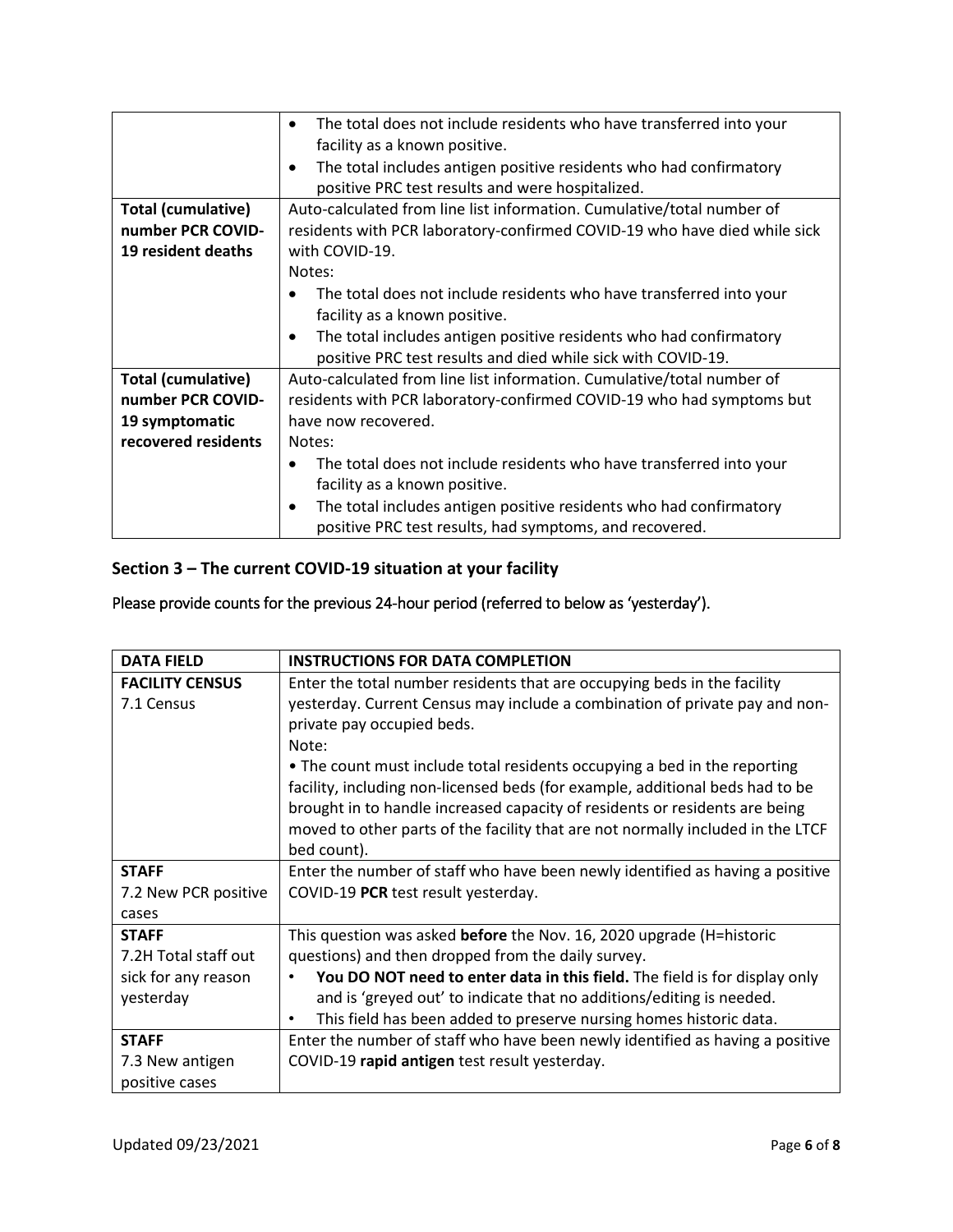| <b>STAFF</b>        | This question was asked before the Nov. 16, 2020 upgrade (H=historic                |
|---------------------|-------------------------------------------------------------------------------------|
| 7.3H Total staff    | questions) and then dropped from the daily survey.                                  |
| currently known to  | You DO NOT need to enter data in this field. The field is for display only          |
| have Covid-19       | and is 'greyed out' to indicate that no additions/editing is needed.                |
|                     | This field has been added to preserve nursing homes historic data.<br>$\bullet$     |
| <b>STAFF</b>        | Suspected cases are staff without a COVID-19 laboratory viral PCR or rapid          |
| 7.4 New suspect     | antigen test indicating current infection who have signs and symptoms               |
| cases               | comparable with COVID-19. Suspect cases would include staff you are                 |
|                     | treating as a COVID-19 case pending test results yesterday.                         |
| <b>STAFF</b>        | Point prevalence survey (PPS) is the preemptive testing of all COVID-19             |
| 7.5 STAFF PPS       | negative staff and those who tested positive more than 90 days ago                  |
|                     | regardless of whether they have signs or symptoms of infection. Indicate if a       |
|                     | PPS was conducted on staff yesterday. (no longer used)                              |
| <b>RESIDENT</b>     | Enter the number of residents who have been newly identified as having a            |
| 8.1 New laboratory- | positive COVID-19 PCR test result yesterday.                                        |
| confirmed PCR cases | Note:                                                                               |
|                     | These residents should also be included on the line list in Section 2.<br>$\bullet$ |
| <b>RESIDENT</b>     | Suspected cases are residents without a COVID-19 laboratory viral PCR or            |
| 8.2 New suspect     | rapid antigen test indicating current infection who have signs and symptoms         |
| cases               | comparable with COVID-19. Suspect cases would include residents you are             |
|                     | treating as a COVID-19 case pending test results.                                   |
| <b>RESIDENT</b>     | Enter the number of residents transferred from your facility to the hospital        |
| 8.3 Resident        | for any reason yesterday.                                                           |
| hospitalized        | Notes:                                                                              |
|                     | • Each resident transfer to the hospital should be included only once.              |
|                     | . Important: The transferred to the hospital count should NEVER be lower            |
|                     | than the COVID19 hospital transfer count in a report.                               |
| <b>RESIDENT</b>     | Enter the number of residents transferred from your facility to the hospital        |
| 8.4 Resident        | for confirmed or suspect COVID-19 yesterday.                                        |
| hospitalized COVID- | Notes:                                                                              |
| 19                  | • Each resident transfer to the hospital for COVID-19 should be included only       |
|                     | once.                                                                               |
|                     | . Important: The transferred to the hospital for COVID-19 count should              |
|                     | NEVER be higher than the hospital transfer count in a report.                       |
| <b>RESIDENT</b>     | Residents who have died for any reason in your facility or another location.        |
| 8.5 Total deaths    | Total Deaths is defined as residents who have died from any cause in the            |
|                     | facility. Enter the number of residents who died for any reason (including          |
|                     | COVID-19 deaths) in your LTCF or another location yesterday.                        |
|                     | Notes:                                                                              |
|                     | • Each resident death should be included only once.                                 |
|                     | . Important: The Total Deaths count should NEVER be lower than the                  |
|                     | COVID19 Deaths count in a report.                                                   |
| <b>RESIDENT</b>     | COVID-19 Deaths is defined as a resident with a positive COVID-19 test result       |
| 8.6 COVID-19 deaths | who died in the facility or another location as a result of COVID-19 related        |
|                     | complications.                                                                      |
|                     |                                                                                     |
|                     | Notes:                                                                              |